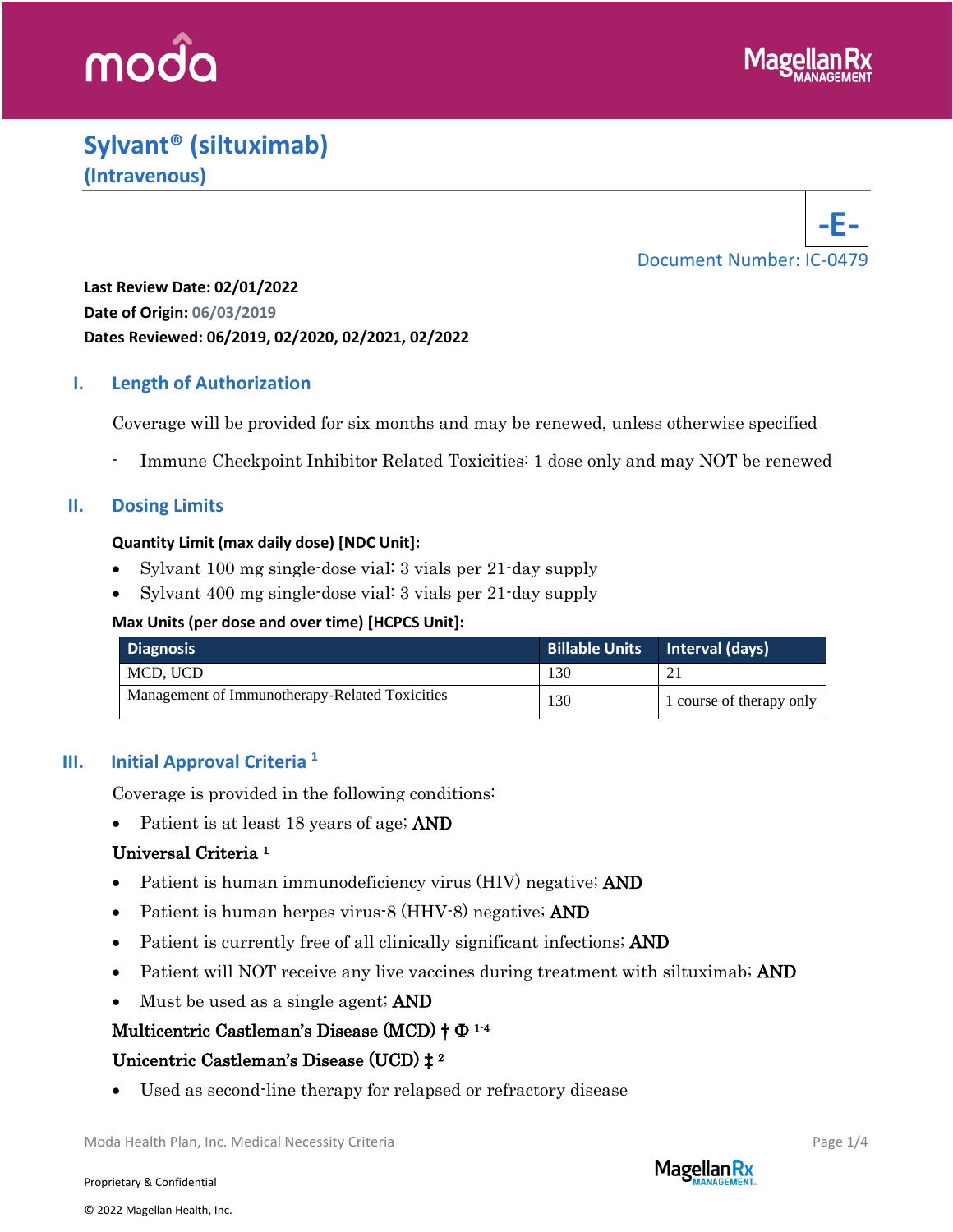## Management of Immunotherapy-Related Toxicities ‡ <sup>2</sup>

- Patient has received or will be receiving chimeric antigen receptor (CAR)-T cell therapy; AND
	- $\circ$  Used for the management of Grade 4 cytokine release syndrome (CRS); AND
		- Patient is refractory to high-dose corticosteroids and anti-interleukin-6 therapy (e.g., tocilizumab);  $OR$
	- o Used as a replacement for the second dose of tocilizumab when supplies are limited or unavailable; AND
		- **•** Used for Grade 1-4 CRS; OR
		- Used for Grade 1-4 neurotoxicity as additional therapy if the patient has concurrent CRS
- † FDA Approved Indication(s); ‡ Compendia Recommended Indication(s); Ф Orphan Drug

## **IV. Renewal Criteria 1,2**

Coverage may be renewed based upon the following criteria:

- Patient continues to meet the universal and other indication-specific relevant criteria such as concomitant therapy requirements (not including prerequisite therapy), performance status, etc. identified in section III; AND
- Disease response with treated as defined by stabilization of disease or decrease in size of tumor or tumor spread; AND
- Absence of unacceptable toxicity from the drug. Examples of unacceptable toxicity include: gastrointestinal perforation, severe infusion related reactions and hypersensitivity, etc.

#### Management of Immunotherapy-Related Toxicities

o May not be renewed

#### **V. Dosage/Administration 1,3,4**

| Indication         | <b>Dose</b>                                                             |
|--------------------|-------------------------------------------------------------------------|
| MCD, UCD           | Administer 11 mg/kg intravenously every 21 days until treatment failure |
| Management of      | Administer 11 mg/kg intravenously one time only                         |
| Immunotherapy-     |                                                                         |
| Related Toxicities |                                                                         |

## **VI. Billing Code/Availability Information**

#### HCPCS Code:

• J2860 - Injection, siltuximab, 10 mg; 10 mg = 1 billable unit

## NDC:

• Sylvant 100 mg lyophilized powder in a single-dose vial: 73090-0420-xx

Moda Health Plan, Inc. Medical Necessity Criteria **Page 2/4** and 2008 and 2008 and 2008 and 2008 and 2008 and 2008 and 2008 and 2008 and 2008 and 2008 and 2008 and 2008 and 2008 and 2008 and 2008 and 2008 and 2008 and 2008

Proprietary & Confidential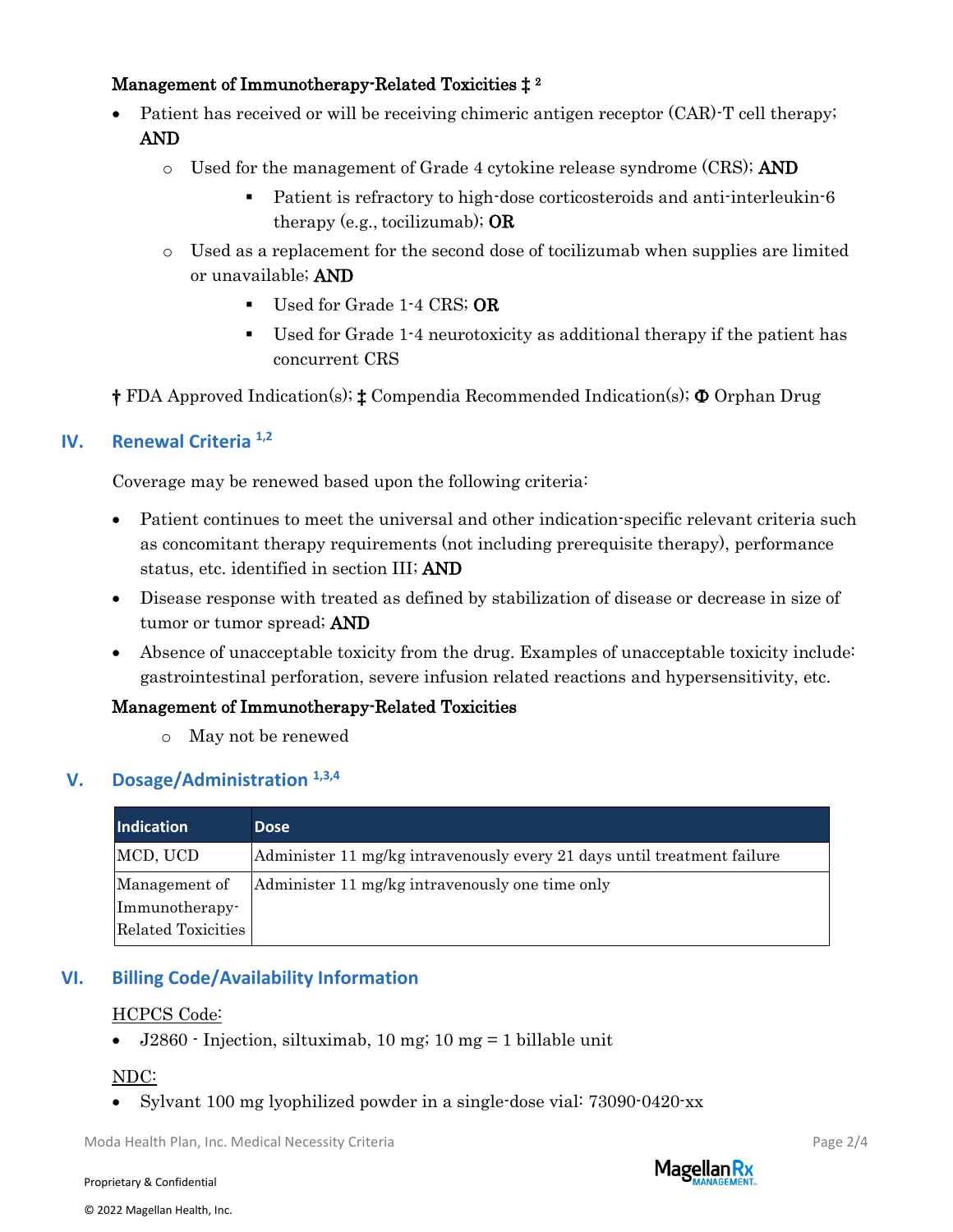• Sylvant 400 mg lyophilized powder in a single-dose vial: 73090-0421-xx

## **VII. References (STANDARD)**

- 1. Sylvant [package insert]. Hemel Hempstead, Hertfordshire, U.K.; EUSA Pharma (UK), Ltd; December 2019. Accessed January 2022.
- 2. Referenced with permission from the NCCN Drugs & Biologics Compendium (NCCN Compendium®) for siltuximab. National Comprehensive Cancer Network, 2022. The NCCN Compendium® is a derivative work of the NCCN Guidelines®. NATIONAL COMPREHENSIVE CANCER NETWORK®, NCCN®, and NCCN GUIDELINES® are trademarks owned by the National Comprehensive Cancer Network, Inc. To view the most recent and complete version of the Compendium, go online to NCCN.org. Accessed January 2022.
- 3. [van Rhee F,](https://www.ncbi.nlm.nih.gov/pubmed/?term=van%20Rhee%20F%5BAuthor%5D&cauthor=true&cauthor_uid=25042199) [Wong RS,](https://www.ncbi.nlm.nih.gov/pubmed/?term=Wong%20RS%5BAuthor%5D&cauthor=true&cauthor_uid=25042199) [Munshi N,](https://www.ncbi.nlm.nih.gov/pubmed/?term=Munshi%20N%5BAuthor%5D&cauthor=true&cauthor_uid=25042199) et al. Siltuximab for multicentric Castleman's disease: a randomised, double-blind, placebo-controlled trial. [Lancet Oncol.](https://www.ncbi.nlm.nih.gov/pubmed/25042199?dopt=Abstract) 2014 Aug;15(9):966-74. doi: 10.1016/S1470-2045(14)70319-5. Epub 2014 Jul 17.
- 4. [Kurzrock R,](https://www.ncbi.nlm.nih.gov/pubmed/?term=Kurzrock%20R%5BAuthor%5D&cauthor=true&cauthor_uid=23659971) [Voorhees PM,](https://www.ncbi.nlm.nih.gov/pubmed/?term=Voorhees%20PM%5BAuthor%5D&cauthor=true&cauthor_uid=23659971) [Casper C,](https://www.ncbi.nlm.nih.gov/pubmed/?term=Casper%20C%5BAuthor%5D&cauthor=true&cauthor_uid=23659971) et al. A phase I, open-label study of siltuximab, an anti-IL-6 monoclonal antibody, in patients with B-cell non-Hodgkin lymphoma, multiple myeloma, or Castleman disease. [Clin Cancer Res.](https://www.ncbi.nlm.nih.gov/pubmed/23659971) 2013 Jul 1;19(13):3659-70. doi: 10.1158/1078-0432.CCR-12-3349. Epub 2013 May 9.

## **VIII. References (ENHANCED)**

- 1e. Referenced with permission from the NCCN Clinical Practice Guidelines in Oncology (NCCN Guidelines®) B-Cell Lymphomas, Version 5.2021. National Comprehensive Cancer Network, 2022. The NCCN Compendium® is a derivative work of the NCCN Guidelines®. NATIONAL COMPREHENSIVE CANCER NETWORK®, NCCN®, and NCCN GUIDELINES® are trademarks owned by the National Comprehensive Cancer Network, Inc. To view the most recent and complete version of the Compendium, go online to NCCN.org. Accessed January 2022.
- 2e. Nishimoto N, Kanakura Y, Aozasa K, et al. Humanized anti-interleukin-6 receptor antibody treatment of multicentric Castleman disease. Blood. 2005 Oct 15;106(8):2627-32.
- 3e. Gérard L, Bérezné A, Galicier L, et al. Prospective study of rituximab in chemotherapydependent human immunodeficiency virus associated multicentric Castleman's disease: ANRS 117 CastlemaB Trial. J Clin Oncol. 2007 Aug 1;25(22):3350-6.
- 4e. Referenced with permission from the NCCN Clinical Practice Guidelines in Oncology (NCCN Guidelines®) Management of Immunotherapy-Related Toxicities. Version 4.2021. National Comprehensive Cancer Network, 2022. The NCCN Compendium® is a derivative work of the NCCN Guidelines®. NATIONAL COMPREHENSIVE CANCER NETWORK®, NCCN®, and NCCN GUIDELINES® are trademarks owned by the National Comprehensive Cancer Network, Inc. To view the most recent and complete version of the Compendium, go online to NCCN.org. Accessed January 2022.

Moda Health Plan, Inc. Medical Necessity Criteria **Page 3/4** Page 3/4